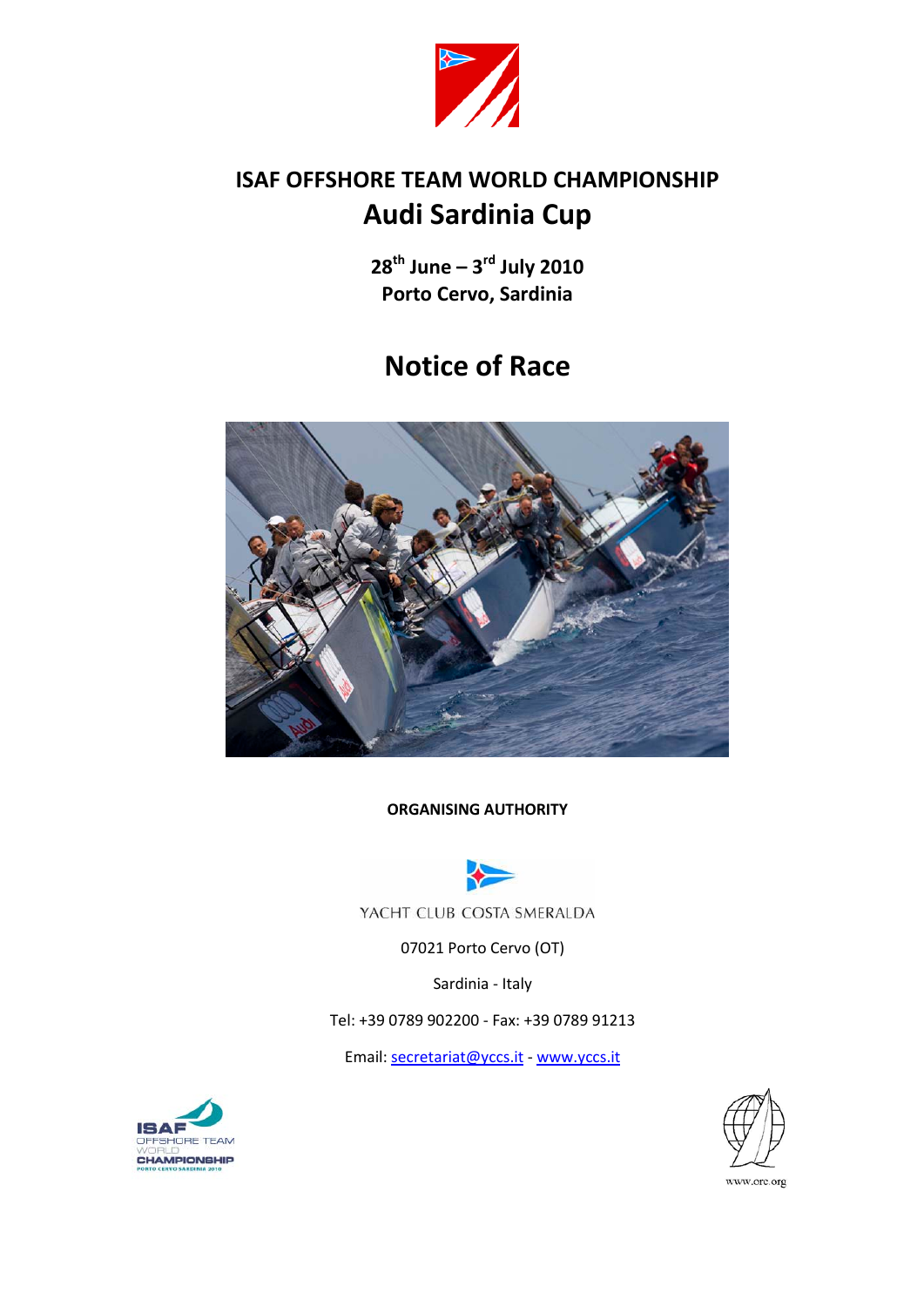## **1- THE RULES**

**1.1**The regatta will be governed by the following:

(a) the *rules* as defined in the Racing Rules of Sailing and Appendix D shall not apply;

(b) the Class Rules of the Farr 40 and Melges 32 Classes:

(c) the ISAF Sailor Classification Code specified and to the extent specified by the respective Class Rules;

(d) The ISAF Offshore Special Regulations specified and to the extent specified by the respective Class Rules;

**1.2** Competitors shall comply with the ISAF Eligibility Code.

- 1.3 For the purposes of the Rules of the International Melges 32 Class Rules, this event is a Level A, class sanctioned event.
- 1.4 A member of the ISAF Sailor Classification Commission will be present during registration and will carry out spot checks.
- **1.5** No national authority prescriptions will apply except Part 6 of prescriptions of the FIV, which will apply only to Italian nationals. A copy of that prescription is in Appendix A.
- **1.6** If there is a conflict between languages the English text will take precedence.

#### **2- ADVERTISING**

**2.1**Boats may display advertising in accordance with ISAF Regulation 20, Advertising Code. Boats shall display Event Advertising in compliance with ISAF Regulation 20, Advertising Code, and as detailed in the Sailing Instructions.

**2.2**Boats will be required to display the following throughout the period starting one hour after the completion of registration and ending one hour after the finish of the last race of the regatta:

Sponsor's pennant on the backstay

Sponsor's decal on each side of the bow

In addition boats will be required to display the event flag throughout the same period but only while moored.

**2.3** The Organizing Authority will supply the pennant, decal and flag at registration.

**2.4**The Organising Authority may also require the installation, at no cost to competitors, of on board video cameras for the official television production and/or a tracking system.

**2.5**Boats intending to display advertising during the regatta shall state in the entry form the nature of such advertising.

**2.6**Boats are responsible to inform advertisers and sponsors that no activities advertising any brand will be permitted ashore within the Porto Cervo Marina Area without the consent in writing of the Organizing Authority obtained before the start of the Regatta.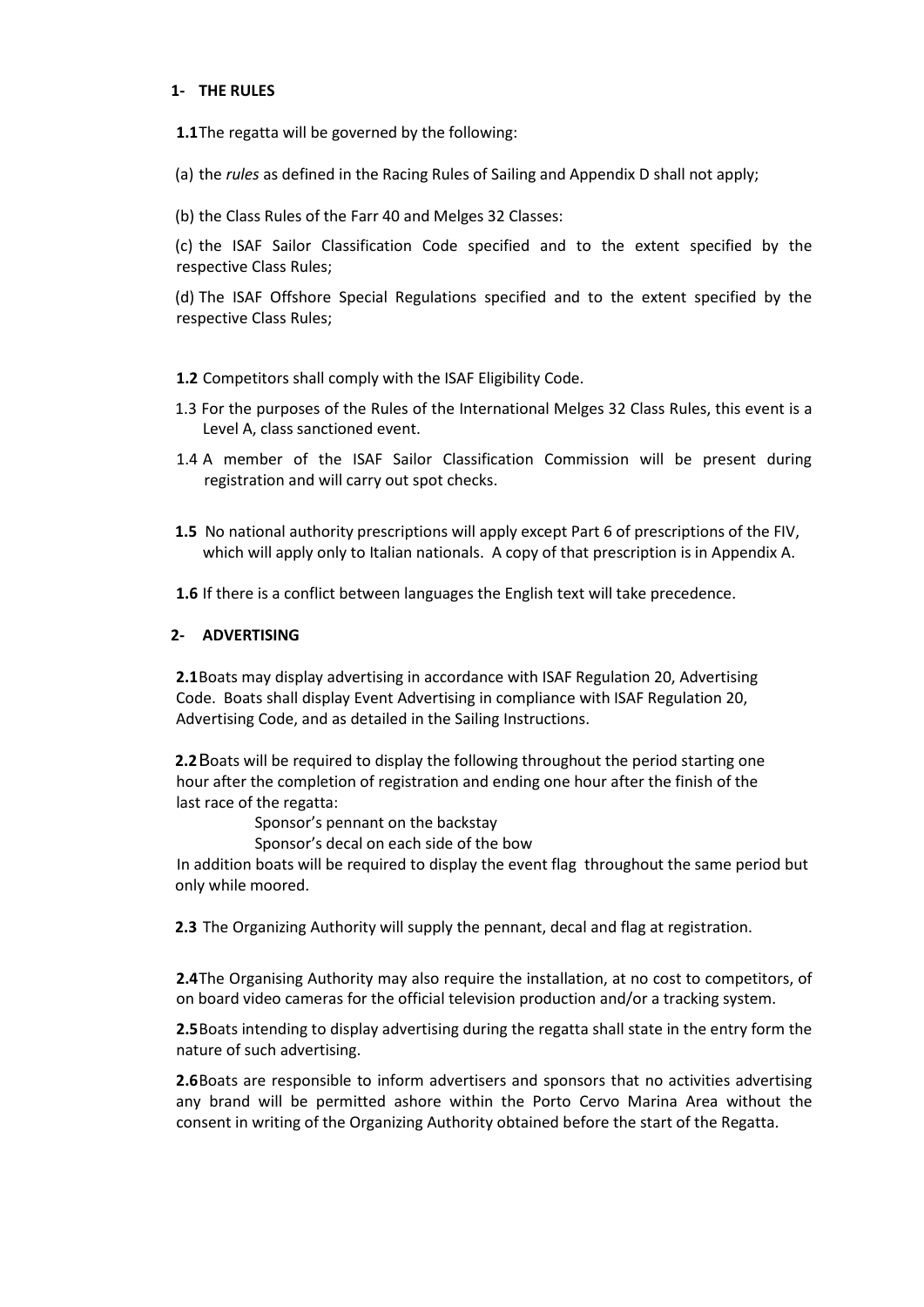## **3 ELIGIBILITY AND NOMINATION OF TEAMS**

## **3.1 Boats**

- 3.1.1 The regatta is open to National Teams composed of one Farr 40 and one Melges 32. In addition the Organizing Authority with the approval of Offshore Racing Council may accept teams from geographical regions and areas, that is to say from groups of countries from a geographical area.
- 3.1.2 Each National Authority, being a member of ISAF, may enter one or two national teams. In addition any such National Authority may apply to the Organizing Authority to enter further teams representing geographical regions and areas and, if such applications are approved, may also enter those teams.
- 3.1.3 Each National Authority is responsible to ensure that the teams it has nominated represent their nation, region or area. There are no limitations or obligations in respect of the nationality or residence of the owner, skipper or crew.
- 3.1.4 Nominations shall be sent by the National Authority to the Organizing Authority and shall include the following:
	- (a) the name of each boat, with her sail number and a copy of her class certificate;
	- (b) the name of the owner or charterer and of her skipper, with their addresses and details of their phone, fax and email contacts.

## **3.2 Helm and Crew**

- 3.2.1 The limitations and requirements contained in the Class Rules relating to the helmsman and the crew shall apply.
- 3.2.2 Where the Class Rules require that the ISAF Sailor Classification Code applies, all Group 1 sailors shall present valid classification certificates at registration. Those sailors not presenting valid classification certificates will be classified as Group 3 for the event.
- 3.2.3 A complete crew list for each yacht shall be delivered to the Organizing Authority on or before  $1<sup>st</sup>$  June, 2010 and shall include the classification and ISAF ID number of each Group 1 sailor.
- 3.2.4 The crew lists, including the approved owner helmsman/helmsmen shall be approved before delivery to the Organising Authority by:

(a) so far as the Farr 40s are concerned by FARR 40 Association no later than  $1^{st}$  May 2010. Forms are available on the Class website at [www.farr40.org](http://www.farr40.org/) or via email from [bunny@staggyachts.com](mailto:bunny@staggyachts.com) ; (b) so far as the Melges 32s are concerned by the Melges 32 Class Association by  $1^{st}$  May 2010 at the following address [classadmin@melges32.com](mailto:classadmin@melges32.com) ;

- 3.2.5 Crew lists may be amended subsequently up to 18.00 hours on  $27<sup>th</sup>$  June 2010 by delivering a new list to the Organizing Authority showing the changes. After this time changes in crew may only be made with the written permission of the Race Committee after consultation with the non-competing Class Representative.
- 3.2.6 A representative of the ISAF Sailor Classification Commission will be present during registration and will carry out spot checks.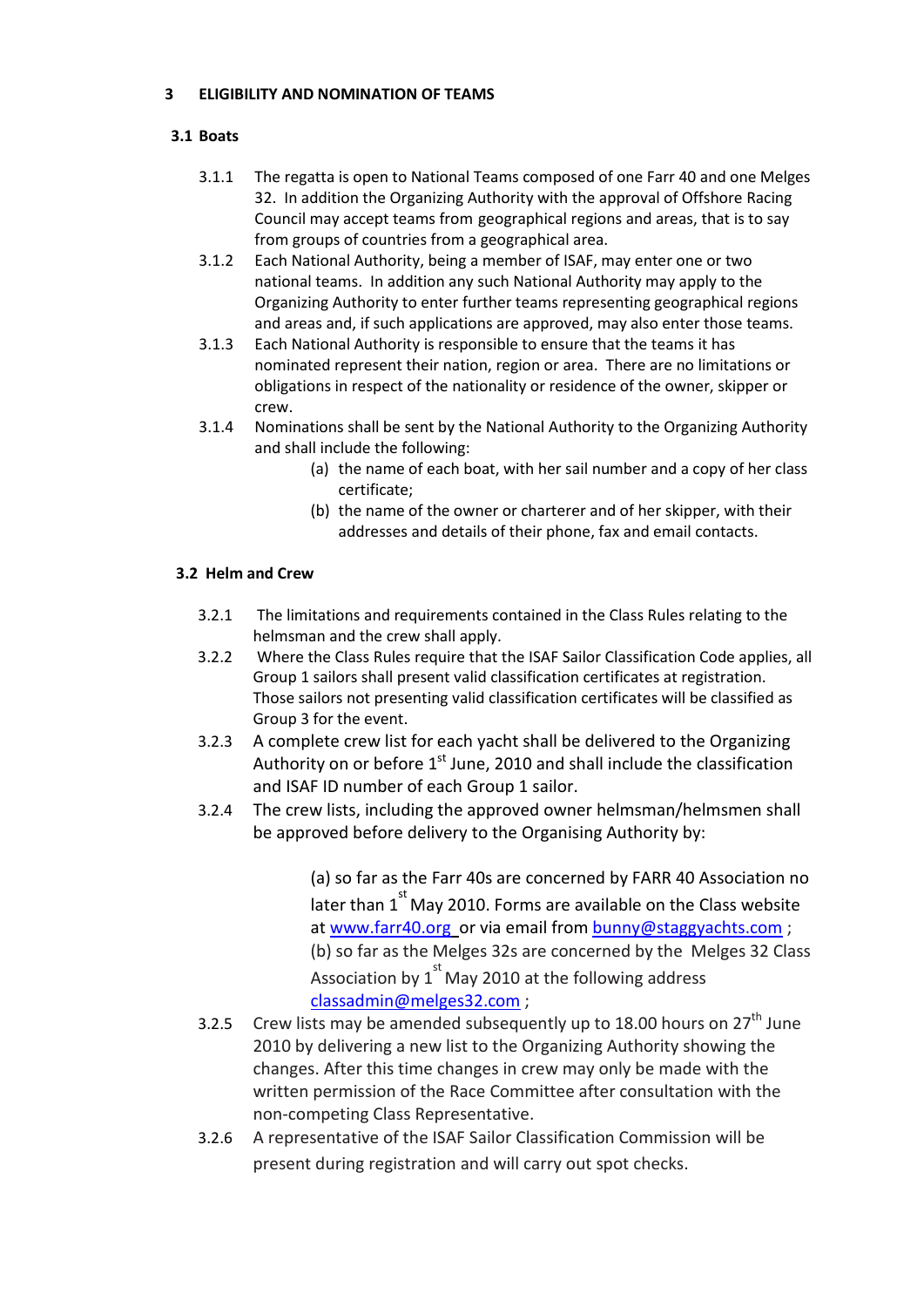## **4 ENTRY**

- **4.1** Entries shall be made on the Official Entry Form (Annex 1) and shall be received by the Organizing Authority by  $30<sup>th</sup>$  April together with:
	- 1. A copy of the Class Certificate for each boat
	- 2. An entry fee of Euro 1,000 per boat, which is not refundable, making the total entry fee Euro 2,000. Payment shall be made in accordance with clause 4.3.
- **4.2** In the absolute discretion of the Organizing Authority, late entries may be accepted after 30<sup>th</sup> April subject to the payment of an additional fee of 500 Euros
- **4.3** Payments may be made either by Credit Card or by Bank Transfer. For credit card payments only Visa or Mastercard payments are acceptable. Please supply the following details:
	- Card Number Expiry Date Security Number Name of Credit Card Holder

If paying by bank transfer, payments should be made to Yacht Club Costa Smeralda Banca di Credito Sardo - Filiale di Arzachena IBAN: IT92 D030 5984 9011 0000 0000 071 BIC - SWIFT: BCITIT3C

## **5 SCHEDULE**

#### **5.1 The Programme**

| - Monday, 28 <sup>th</sup> June          | $09.00 - 18.00$ |         | <b>Measurements - Registrations</b>   |                       |
|------------------------------------------|-----------------|---------|---------------------------------------|-----------------------|
|                                          | 18.00           |         | Skippers' Briefing                    | <b>YCCS Clubhouse</b> |
|                                          | 19.30           |         | <b>Welcome Cocktail</b>               | <b>YCCS Clubhouse</b> |
| - Tuesday, 29 <sup>th</sup> June         | 12.00           | Race(s) | After race Refreshment Piazza Azzurra |                       |
| - Wednesday, 30 <sup>th</sup> June 12.00 |                 | Race(s) | After race Refreshment Piazza Azzurra |                       |
| - Thursday, 1 <sup>st</sup> July         | 12.00           | Race(s) | After race Refreshment Piazza Azzurra |                       |
| - Friday, 2 <sup>nd</sup> July           | 12.00           | Race(s) |                                       |                       |
|                                          | 20.30           |         | <b>Owners and Crews Dinner</b>        |                       |
|                                          |                 |         | <b>YCCS Clubhouse by invitation</b>   |                       |
| - Saturday, 3 <sup>rd</sup> July         | 12.00           | Race(s) |                                       |                       |
|                                          | 18.00           |         | Prize giving Piazza Azzurra           |                       |
|                                          |                 |         |                                       |                       |

- **5.2** 10 races are scheduled.
- **5.3** The Organizing Authority and/or the Race Committee with the approval of the International Jury reserve the right to modify the program due to weather or other causes.

## **6. REGISTRATION**

6.1 Registration at the Race Office shall be completed by 1800 hrs on the 28<sup>th</sup> June unless At registration teams shall produce the following: in exceptional circumstances the race committee gives consent to a team for an extension.

a. Class Certificates for each boat.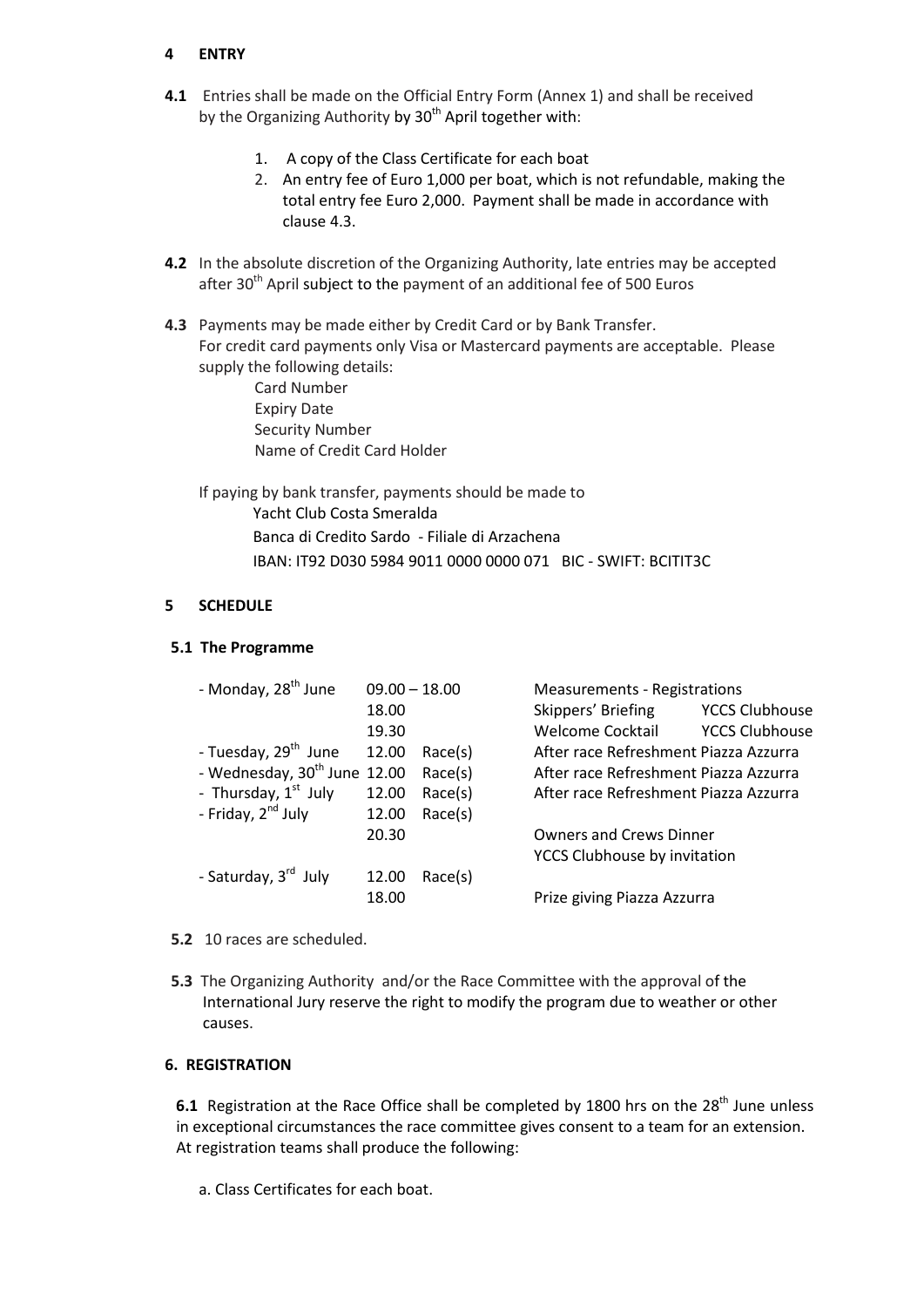- b. Valid Classification Certificates for each sailor in the crew.
- c. For the Farr 40
	- i. the sail and crew declaration form;
	- ii. the Owners Declaration of Compliance form.
- d. For the Melges 32
	- i. Owners Declaration of Compliance form;
	- ii. Sail Declaration.
- e. Insurance Declaration Form

## **7. MEASUREMENT**

**7.1** Boats may be inspected and/or check-measured at any reasonable time before or during the regatta.

**7.2** Boats shall only be measured by measurers previously approved by the Race Committee.

**7.3** Sail dimensions shall be either by direct measurement or by sail declaration from the sail maker as the Race Committee in its absolute discretion shall decide.

**7.4** Hull and rig dimensions shall be either by direct measurement or by declaration from the designer or the builder as the Race Committee in its absolute discretion shall decide.

**7.5** All sails to be used during the Championship shall be stamped by the event's measurer.

- 7.5.1 For the Farr 40 Class buttoned sails are not necessary. Farr 40 Class may measure and declare an inventory without sail buttons but all other sail rules apply.
- 7.5.2 For Melges 32 buttoned sails are not necessary. Melges 32 class may measure and declare an inventory without sail buttons but all other sails rules apply.

## **8. SAILING INSTRUCTIONS**

The sailing instructions will be available at registration.

## **9. RACING AREA**

The racing area will be in North Eastern Sardinian waters. The following charts are recommended: nos. 42 – 43 - 323 – 324 – 325 – 910, Italian charts of the Istituto Idrografico della Marina. Charts can be ordered directly at the Istituto Idrografico della Marina - Passo dell'Osservatorio 4, 16134 Genoa, Italy Tel: +39 010 2463528 Fax: +39 010 261400

## **10. THE COURSES**

The courses to be sailed will be Windward/Leeward with spreader marks and gates insofar as the Race Committee decides they are desirable.

## **11. SCORING**

**11.1** The Low Point Scoring System shall apply except that a boat's worst score shall not be excluded.

**11.2** Five races are required to be completed to constitute a series.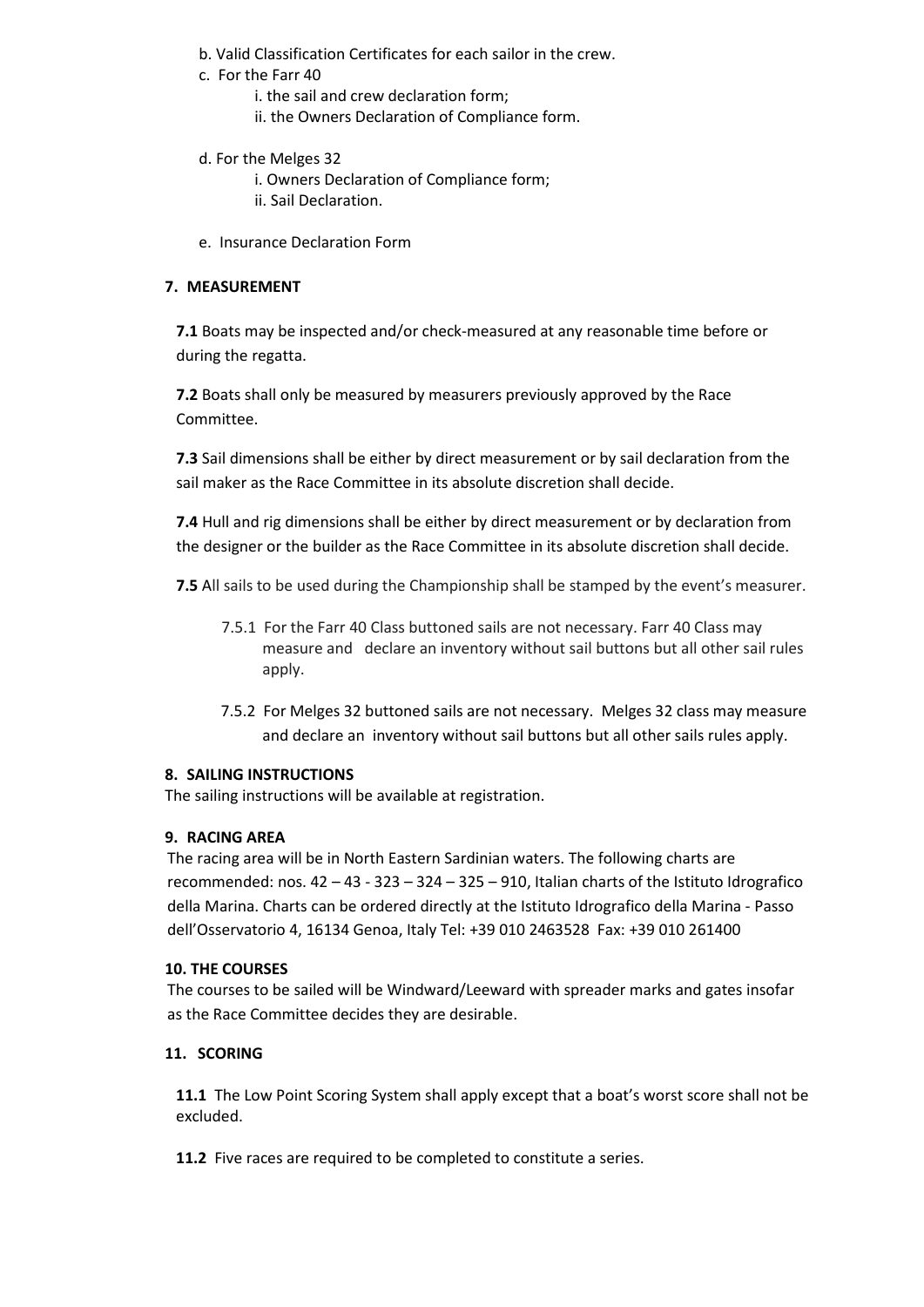## **12. SUPPORT BOATS**

**12.1** At registration details of Support Boats shall be supplied to the Race Committee. All such boats shall be identified when in the racing area by displaying the national or regional flag of the team she is supporting which shall be provided by the Support Boat.

## **13. MOORINGS**

**13.1** The entry fee includes mooring fees from 0900 hours on 28<sup>th</sup> June to 09.00 hours on 4<sup>th</sup> July at Porto Cervo Marina or Port East provided that the entry is completed by the closing date for entries.

**13.2** Moorings may or may not be available for late entries.

**13.3** The cost of electricity and water charges as well as mooring fees for late entries or additional periods must be paid directly to the Marina Office.

**13.4** To reserve moorings before and after the dates indicated in par.13.1 and for tenders please apply directly to the Marina Office: Tel.+39/0789/905111 - Fax +39/0789/91153. Early booking is recommended.

**13.5** Local regulations require that all boats MUST inform the Harbourmaster's Office by radio on Channel 9 when they first arrive in Porto Cervo and each time they leave or enter the Harbour.

## **14. COMMUNICATIONS AND ELECTRONIC AIDS**

**14.1** All boats shall be equipped with a Marine VHF transceiver operating on VHF channel 72.

**14.2** A boat shall neither make radio transmissions while racing nor receive radio communications not available to all boats. This restriction also applies to mobile telephones.

**14.3** Radio communications between boats in the same team are permitted.

**14.4** All types of electronic equipment are permitted.

## **15. INTERNATIONAL JURY**

**15.1** Protests will be heard by an International Jury whose ruling shall be final.

**15.2** The races will be umpired so far as possible with a provision to allow protests to be heard when and if incidents are not observed by the umpires.

## **16. TROPHIES AND PRIZES**

The following trophies will be awarded:

- **-** For the winning team The Sardinia Cup Challenge Trophy presented by H.H the Aga Khan and Audi Offshore Team World Championship Trophy.
- **-** For the second and third teams Audi Prizes
- For the first boat in each Class.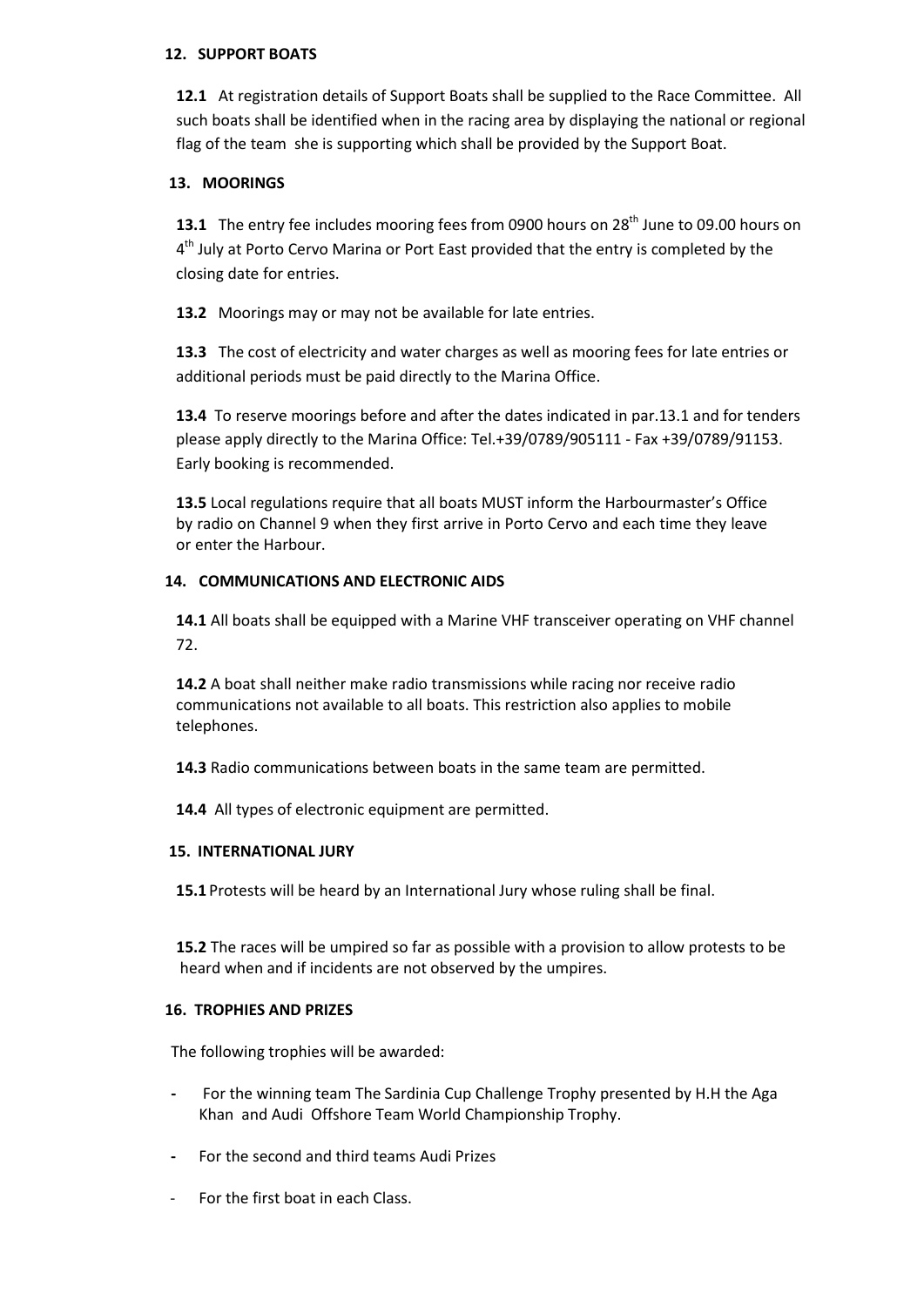For a category to be announced later in agreement with the ORC The Pasquale Landolfi Challenge Trophy.

## **17 INSURANCE**

It is the responsibility of each boat to have a current and valid Third Party Liability insurance for the yacht covering eventual damage to persons or property. A Declaration of adequate insurances cover shall be provided at registration.

## **18. DISCLAIMER**

Competitors agree to be bound by the International Sailing Federation Racing Rules of Sailing (RRS) 2009/2012, by the Sailing Instructions and the Notice of Race. Competitors agree to take any and all responsibility for the nautical qualities of their boat, the rigging, the crew's ability and the safety equipment. Competitors also agree to take any and all responsibility for damages caused to third persons or their belongings, to themselves or to their belongings, ashore and at sea as a consequence of their participation in the regatta, relieving of any responsibility Audi, the Yacht Club Costa Smeralda and all persons involved in the organization under whatever qualification and to accept full responsibility for the behaviour and dress of the boat's crew, representatives and guests.

Competitors are to be acquainted with ISAF RRS Part 1 Fundamental Rule 4: "The responsibility for a boat's decision to participate in a race or to continue racing is hers alone".

In any case, competitors agree that the Yacht Club Costa Smeralda, the sponsors and their agents, have no responsibility for loss of life or injury to members or others, or for the loss or damage to any vessel or property.

As part of the registration process, each individual participating crew member will be required to sign a declaration accepting this disclaimer of liability.

## **19. MEDIA RIGHTS**

Competitors grant Audi and the Organizing Authority, the unrestricted right and permission to use the name and the image for any text, photograph or video footage of either themselves or the boat they are sailing during the event to be published or broadcast in any media whatsoever (including but not limited to Press and TV advertisements or Internet), for either editorial or advertising purposes or to be used in press information; in this respect, competitors' names and any biographical material of themselves may also be used or reproduced in any way known.

As part of the registration process, each individual participating crew member will be required to sign a declaration accepting this waiver of rights.

## **20. PRESS OFFICE**

Media representatives wishing to cover the event are requested to contact:

YCCS Press Office - Yacht Club Costa Smeralda

07020 Porto Cervo (SS) – Italy - Tel. +39 0789 902200 - Fax +39 0789 91257

Email: [pressoffice@yccs.it](mailto:pressoffice@yccs.it)